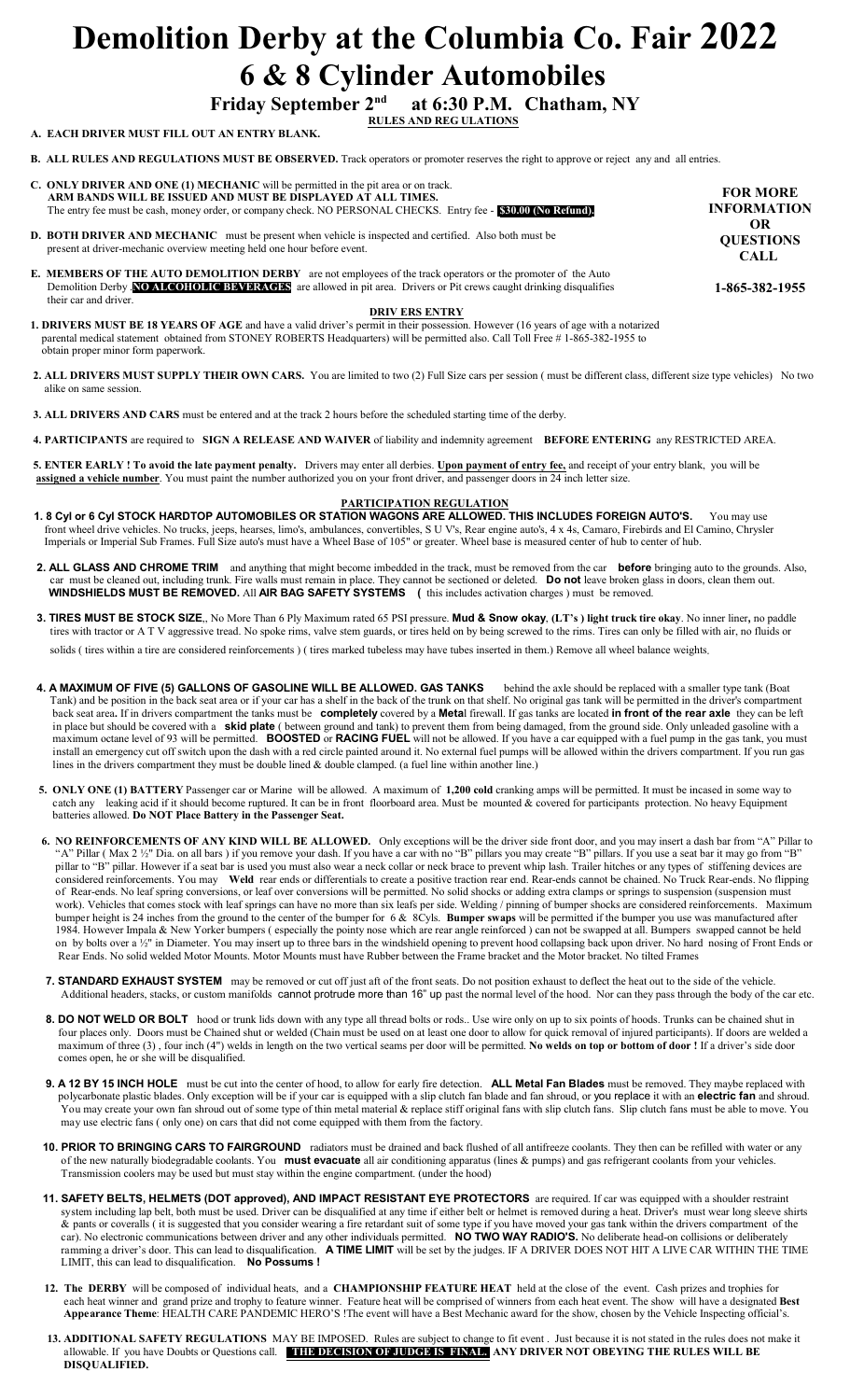|                                                                                                                                                                                                 | <b>Columbia County Fair 2022</b><br><b>AUTOMOBILE DEMOLITION DERBY</b><br>Chatham, NY. Friday September $2nd$ 6:30 P.M.                                                                                                                                                                                                                  |  |  |
|-------------------------------------------------------------------------------------------------------------------------------------------------------------------------------------------------|------------------------------------------------------------------------------------------------------------------------------------------------------------------------------------------------------------------------------------------------------------------------------------------------------------------------------------------|--|--|
|                                                                                                                                                                                                 |                                                                                                                                                                                                                                                                                                                                          |  |  |
|                                                                                                                                                                                                 | TOTAL CASH \$1,400.00 PURSE                                                                                                                                                                                                                                                                                                              |  |  |
|                                                                                                                                                                                                 | <b>OFFICIAL ENTRY BLANK</b>                                                                                                                                                                                                                                                                                                              |  |  |
|                                                                                                                                                                                                 | (PLEASE PRINT) Vehicle #                                                                                                                                                                                                                                                                                                                 |  |  |
|                                                                                                                                                                                                 |                                                                                                                                                                                                                                                                                                                                          |  |  |
|                                                                                                                                                                                                 | M onth/Day/Year                                                                                                                                                                                                                                                                                                                          |  |  |
|                                                                                                                                                                                                 |                                                                                                                                                                                                                                                                                                                                          |  |  |
| CITY, STATE, and ZIP                                                                                                                                                                            |                                                                                                                                                                                                                                                                                                                                          |  |  |
| <b>E-MAIL ADDRESS</b><br>I HAVE READ THE RULES AND WILL ACCEPT THE DECISION OF THE JUDGES AS FINAL<br>AND ELECT TO USE THE GROUND OR TRACK IN IT'S PRESENT CONDITION.                           |                                                                                                                                                                                                                                                                                                                                          |  |  |
|                                                                                                                                                                                                 |                                                                                                                                                                                                                                                                                                                                          |  |  |
|                                                                                                                                                                                                 | Please indicate what type of Vehicle you will be entering.(mark all that apply) Remember the entry fee is<br>\$30.00 per Vehicle entered. If you wait until the day of event, and openings still remain open their will be<br>a \$10.00 late penalty tack onto the entry fee for each vehicle entered. Vehicle classes will have limits. |  |  |
|                                                                                                                                                                                                 | TOTAL NUMBER OF VEHICLES ENTERED. X \$30.00=<br>Friday 6:30 P.M. September 2 <sup>nd</sup>                                                                                                                                                                                                                                               |  |  |
|                                                                                                                                                                                                 | 6Cyl Cars ____ 8 Cyl Cars ____ Full Size Pick-ups & Vans ____                                                                                                                                                                                                                                                                            |  |  |
| ALSO NOTE: You may choose your own numbers, but it will be on a first to register basis.<br><b>Best Appearance Theme: Scooby-Doo!</b>                                                           |                                                                                                                                                                                                                                                                                                                                          |  |  |
| Website: www.columbiafair.com or www.stoneyroberts.com                                                                                                                                          |                                                                                                                                                                                                                                                                                                                                          |  |  |
| Mail Payment: STONEY ROBERTS PROMOTIONS, INC. P.O. BOX 399 Land O Lakes, FL 34639<br>You may also send your entry to Columbia Co. Fair Attn; Demolition Derby<br>P.O. Box 257 Chatham, NY 12037 |                                                                                                                                                                                                                                                                                                                                          |  |  |
| You may also turn-in your entry at the Columbia Co. Fair Office.                                                                                                                                |                                                                                                                                                                                                                                                                                                                                          |  |  |
|                                                                                                                                                                                                 | 32 Church St. Chatham, NY 12037<br>Phone Info Columbia Co. Fair 1-518-392-2121 or Stoney Roberts 1-865-382-1955<br>Your entry is not guaranteed until payment has been received, and accepted.                                                                                                                                           |  |  |